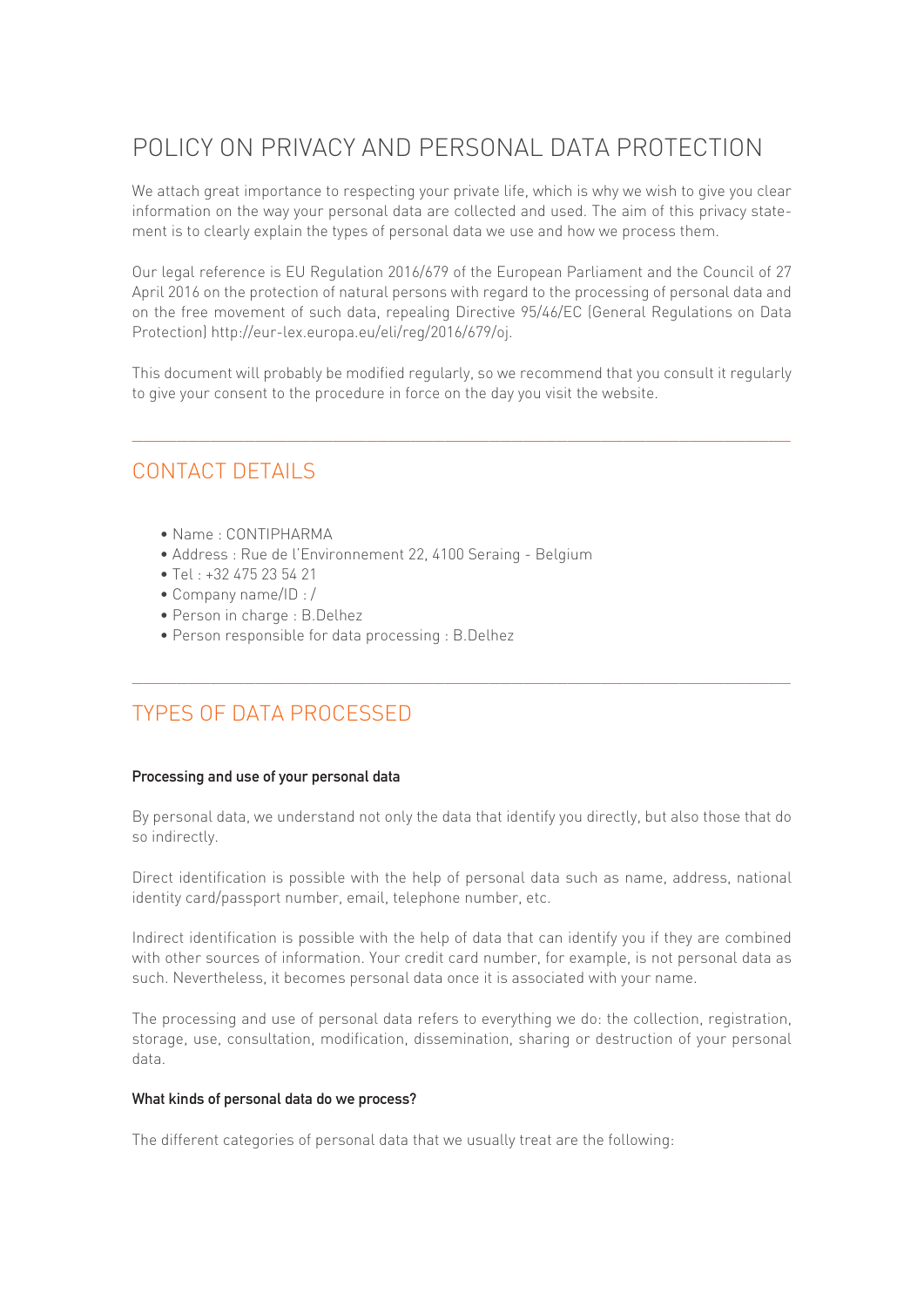

Personal data such as:

- Your civil status (Mr/Ms)
	- Vour Christian name,
	- $\overline{V}$  your surname
	- your address 8
	- Vour email address
	- V your telephone number
	- Vour message
	- $\blacktriangleright$  the data communicated by your web browser (location, arrival page, time of visit, conversion rate, dominion name, system name, IP address...)

#### Sensitive personal data

- $\blacksquare$  finances
- **X** health
- **X** religion
- $\mathsf{X}$  race
- Sexual orientation
- $\overline{\mathbf{X}}$  political convictions

For a classic e-commerce website :

- Y your credit card number
- $\overline{\mathbf{X}}$  your confirmation code
- your invoices 8
- your inscriptions in events 8
- **X** your purchase choices

### Who is affected by our processing of personal data?

- People who surf our website
- People who fill in a form to ask us questions or ask for information
- People who present a candidature
- People who buy our products online

We always request your consent on the use of your personal data when you first contact our website. This consent is then stored in our servers.

 $\frac{1}{2}$  ,  $\frac{1}{2}$  ,  $\frac{1}{2}$  ,  $\frac{1}{2}$  ,  $\frac{1}{2}$  ,  $\frac{1}{2}$  ,  $\frac{1}{2}$  ,  $\frac{1}{2}$  ,  $\frac{1}{2}$  ,  $\frac{1}{2}$  ,  $\frac{1}{2}$  ,  $\frac{1}{2}$  ,  $\frac{1}{2}$  ,  $\frac{1}{2}$  ,  $\frac{1}{2}$  ,  $\frac{1}{2}$  ,  $\frac{1}{2}$  ,  $\frac{1}{2}$  ,  $\frac{1$ 

# DATA COLLECTION

Every time you visit our website, our server automatically recognises your IP address. It does not automatically detect your email address. We keep the following information on your visit to our website:

- your IP address;
- your email address if, e.g., you have sent it to us by sending messages or questions to the website, by communicating with us by email, by signing up for one of our events online, by accessing the restricted area of the website by using a password, etc;
- all the information regarding the pages you have consulted on our website;
- any information that you have given voluntarily, for example, in information surveys, registration on the website, or by accessing the restricted section through a password. This can refer to your surname, first name, address and demographic data (e.g. age or sex).

 $\frac{1}{2}$  ,  $\frac{1}{2}$  ,  $\frac{1}{2}$  ,  $\frac{1}{2}$  ,  $\frac{1}{2}$  ,  $\frac{1}{2}$  ,  $\frac{1}{2}$  ,  $\frac{1}{2}$  ,  $\frac{1}{2}$  ,  $\frac{1}{2}$  ,  $\frac{1}{2}$  ,  $\frac{1}{2}$  ,  $\frac{1}{2}$  ,  $\frac{1}{2}$  ,  $\frac{1}{2}$  ,  $\frac{1}{2}$  ,  $\frac{1}{2}$  ,  $\frac{1}{2}$  ,  $\frac{1$ 

 • via the cookies on our website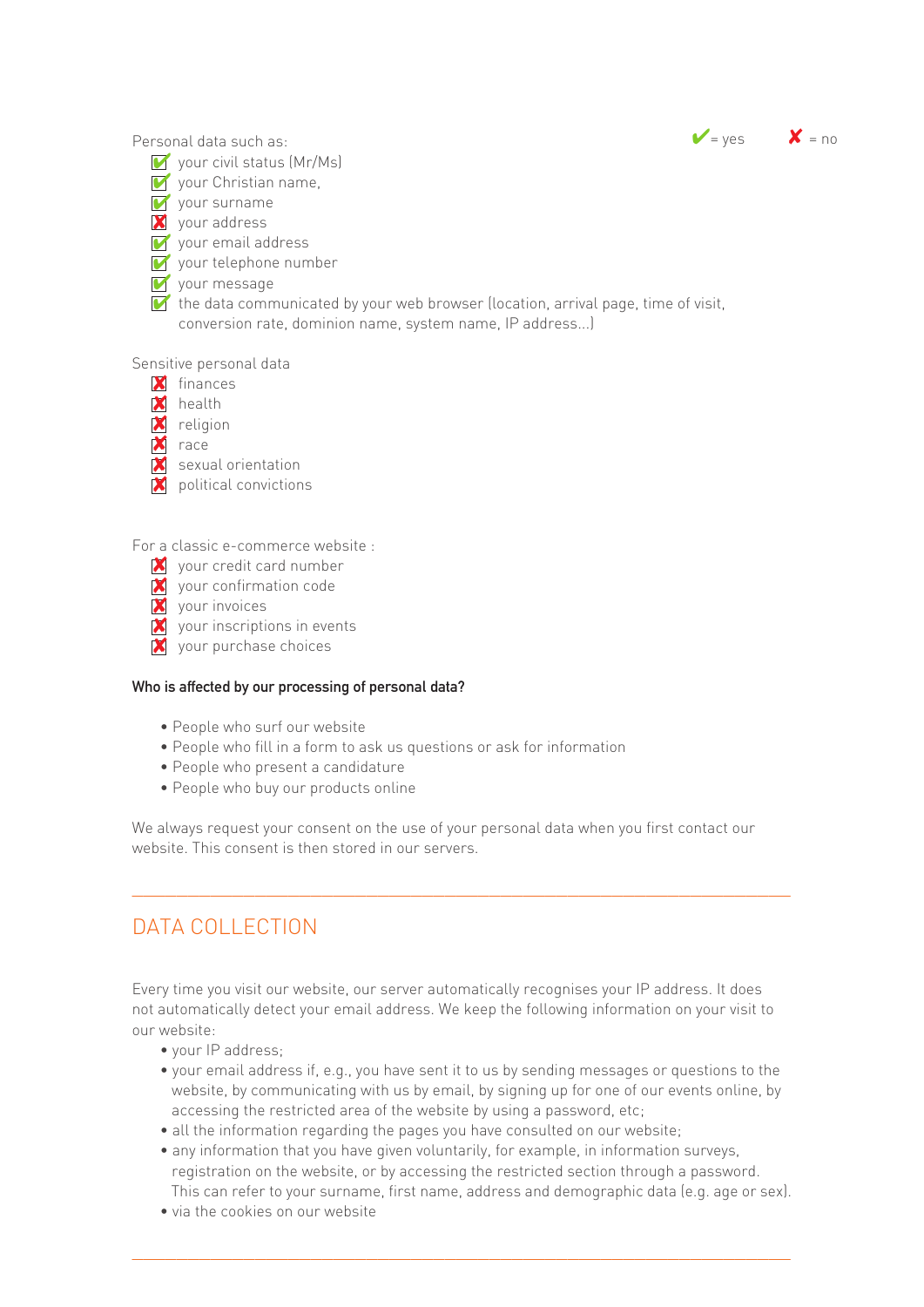# CONSENT

We regularly inform users of our website about the collection of personal data and the use that can be made of them, at the time we receive these data from the user.

Consent is requested the first time the user enters the website for the processing of his/her data. This consent is stored by us.

 $\frac{1}{2}$  ,  $\frac{1}{2}$  ,  $\frac{1}{2}$  ,  $\frac{1}{2}$  ,  $\frac{1}{2}$  ,  $\frac{1}{2}$  ,  $\frac{1}{2}$  ,  $\frac{1}{2}$  ,  $\frac{1}{2}$  ,  $\frac{1}{2}$  ,  $\frac{1}{2}$  ,  $\frac{1}{2}$  ,  $\frac{1}{2}$  ,  $\frac{1}{2}$  ,  $\frac{1}{2}$  ,  $\frac{1}{2}$  ,  $\frac{1}{2}$  ,  $\frac{1}{2}$  ,  $\frac{1$ 

### COOKIES

Cookies are data files that a website sends to your computer during your visit to our website. These files contain information that allows our website to memorise important data that will make your use of our website more efficient and more useful. We use cookies to determine what draws visitors' attention, provide a better service and to offer you personalised content. You can disable cookies, either by not accepting them when you log on to our website (alert message) or by configuring your computer so that it does not save cookies on your hard drive. If you reject cookies you will not have access to all the functions on our website. We use cookies (e.g. Google Analytics) to improve your computer's performance, allow it to remember your preferences (language, currency, memorisation of your access codes...) and to give you information that we think may be of interest or use to you. These data do not allow the identification of natural persons (your anonymity is maintained).

 $\frac{1}{2}$  ,  $\frac{1}{2}$  ,  $\frac{1}{2}$  ,  $\frac{1}{2}$  ,  $\frac{1}{2}$  ,  $\frac{1}{2}$  ,  $\frac{1}{2}$  ,  $\frac{1}{2}$  ,  $\frac{1}{2}$  ,  $\frac{1}{2}$  ,  $\frac{1}{2}$  ,  $\frac{1}{2}$  ,  $\frac{1}{2}$  ,  $\frac{1}{2}$  ,  $\frac{1}{2}$  ,  $\frac{1}{2}$  ,  $\frac{1}{2}$  ,  $\frac{1}{2}$  ,  $\frac{1$ 

# USE OF THE PERSONAL DATA COLLECTED

The processing of personal data related to this website is governed by Belgian law. The new European regulation on data protection was finally adopted by the European Parliament on 14 April 2016. Its provisions have been directly applicable throughout the 28 Member States of the European Union from 25 May 2018. This privacy policy is applicable to all the pages hosted and for all recordings on this website.

### Security of the collected data

As required by law, we have implemented adequate security measures to protect against the loss, unlawful use or alteration of data received on our website. We take all the necessary measures to ensure that these data are treated in a secure manner.

Nevertheless, no transmission of data on the Internet can be guaranteed 100% safe. Therefore, we cannot guarantee the 100% security of the data sent to us.

Security measures in place:

- Creating awareness among users
- Authentification of users
- Tracing of access addresses
- Securisation of machines that have access to personal data
- Securisation of access to machines
- Protection of the database
- Regular updating of software, the system and plug-ins
- Regular back-ups
- Captcha on all forms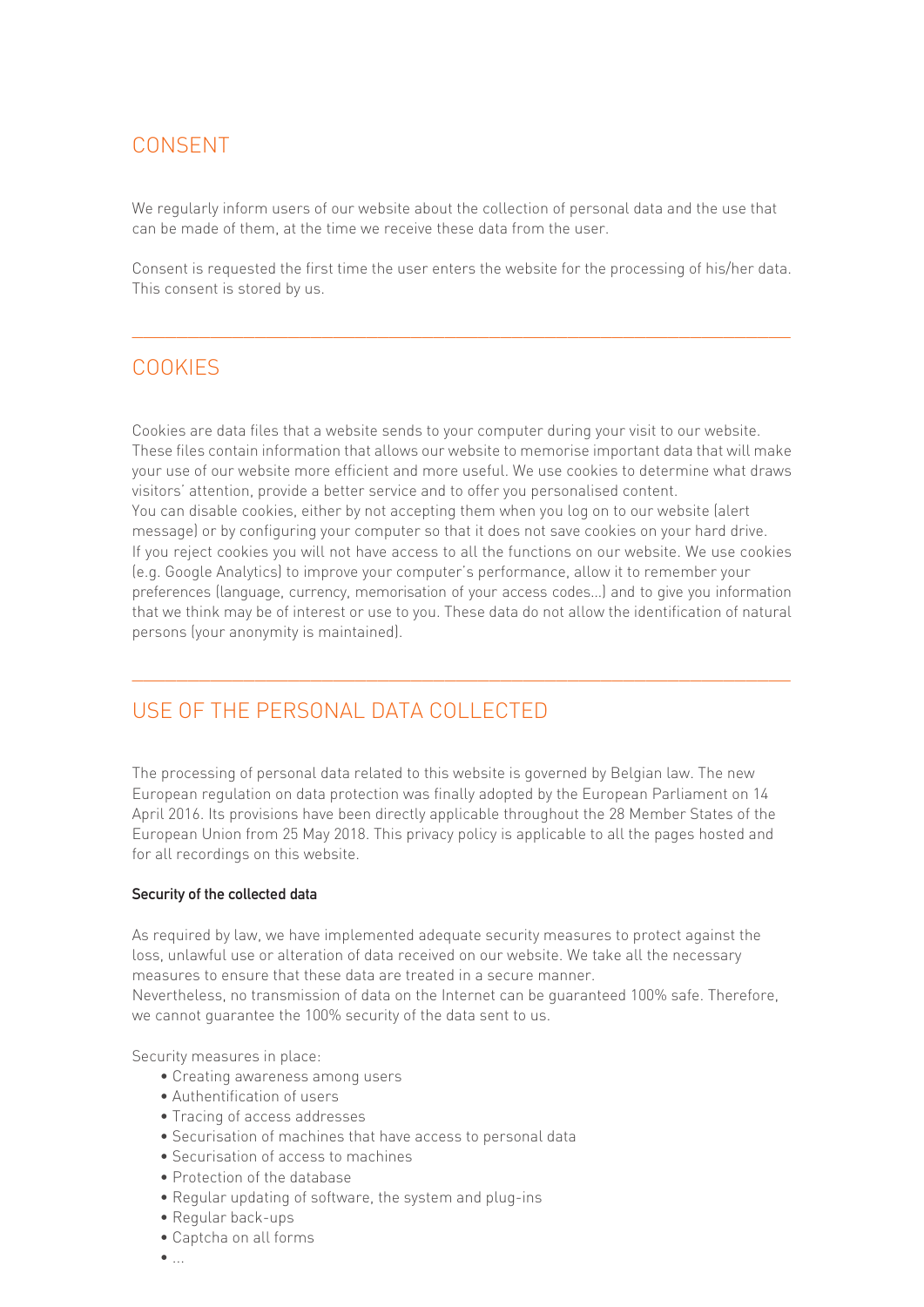This list is not exhaustive because the evolution of security systems means that we have to constantly improve these measures. If, however, a security failure is observed ('zero risk' does not exist), we will urgently apply a corrective measure that will then be incorporated into our security policy.

Although we do our best to make your data secure, we recommend that you put the following measures in place to safeguard your data on your side: install anti-virus and anti-spyware software and a firewall. Set your preferences so that these forms of protection can be regularly updated.

Ensure that your passwords are kept confidential and use complex ones (combination of lower and upper case + figures + symbols). In other words, avoid obvious combinations of letters and figures. Change your passwords regularly.

### Use of data

We use your personal data for the following purposes:

- to promote our products (special offers, promotions, catalogue, etc.) you can decide to stop this at any time.
- to securitise our website by tracking any false identities that could be an attempt to hack your account
- to invite you to events related to our activity
- to contact you by telephone (or in the event of problems with email)
- to deliver our products to yous
- to carry out the services we propose
- to administer out activity: transmission of cost estimates, contracts, invoices...
- to consult you to get your opinion
- to improve our website (statistics) and our strategy
- to personalise the content and adverts
- to suggest useful products to you

# PRIVACY STATEMENT

We take the security of your data very seriously. To this end, we observe government regulations and continuously update our security systems. More specifically, we have taken steps and created procedures to guarantee the integrity of your personal data and their confidential and securitised processing.

 $\frac{1}{2}$  ,  $\frac{1}{2}$  ,  $\frac{1}{2}$  ,  $\frac{1}{2}$  ,  $\frac{1}{2}$  ,  $\frac{1}{2}$  ,  $\frac{1}{2}$  ,  $\frac{1}{2}$  ,  $\frac{1}{2}$  ,  $\frac{1}{2}$  ,  $\frac{1}{2}$  ,  $\frac{1}{2}$  ,  $\frac{1}{2}$  ,  $\frac{1}{2}$  ,  $\frac{1}{2}$  ,  $\frac{1}{2}$  ,  $\frac{1}{2}$  ,  $\frac{1}{2}$  ,  $\frac{1$ 

Your data will be analysed and processed by us under conditions of total confidentiality.

Your data will not be assigned, sold or transferred with the exception of our partner subcontractors (accountancy service, server host...), to which we will only transfer the data needed for the correct performance of our work.

We reserve the right to observe the laws, regulations or any other legal requirement to protect the integrity of the website, to respond to your requests and to cooperate in any legal proceedings to use or reveal any data, but only if this is considered necessary.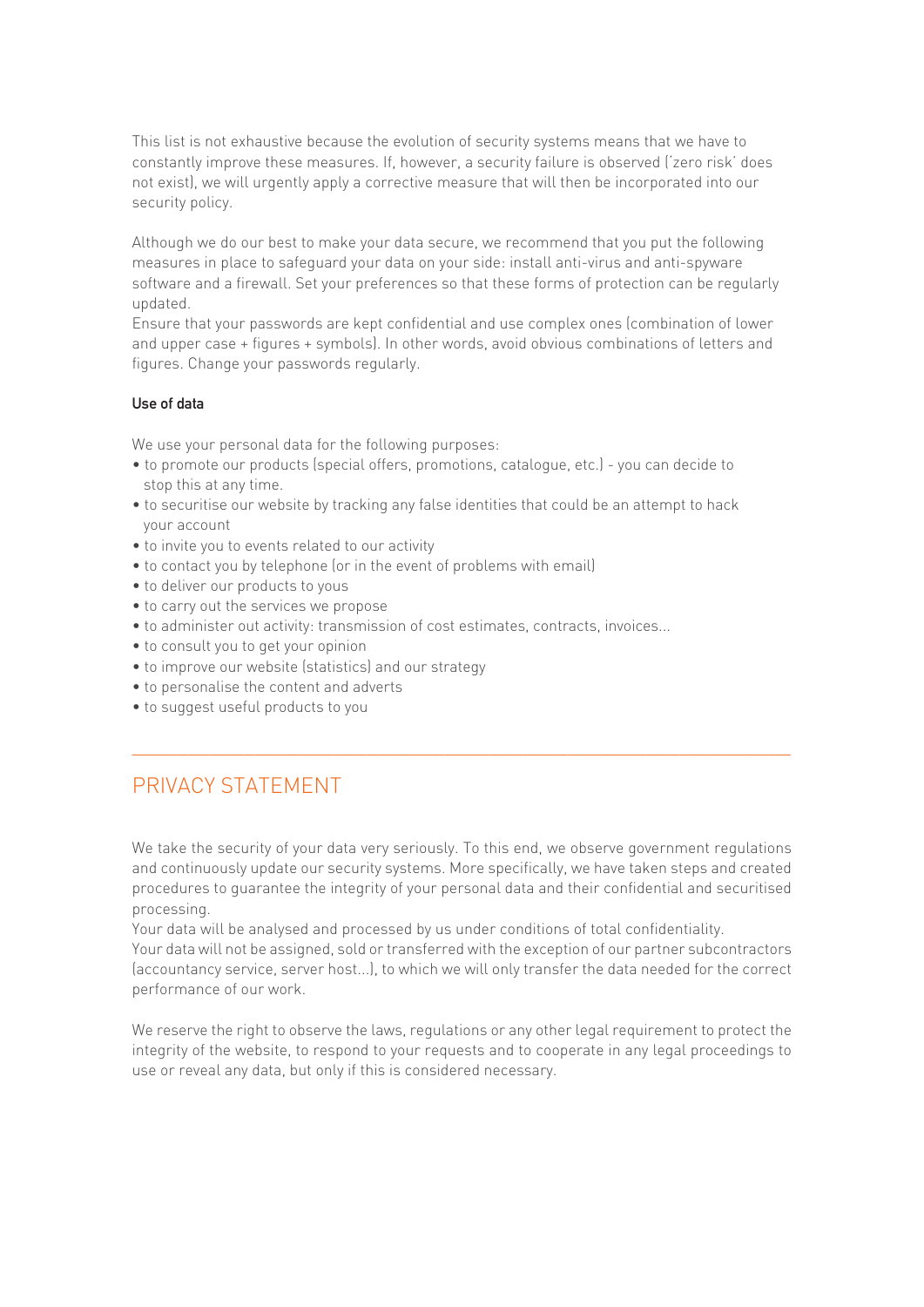# PROCESSING

### Automated processing of personal data

No automated processing of your data is done by us.

### **Consultation**

We make every effort to be as transparent as possible regarding the data we use. You can access all the data collected by us that refer to you, free of charge and at any time following a written request and after a verification of your identity

 $\frac{1}{2}$  ,  $\frac{1}{2}$  ,  $\frac{1}{2}$  ,  $\frac{1}{2}$  ,  $\frac{1}{2}$  ,  $\frac{1}{2}$  ,  $\frac{1}{2}$  ,  $\frac{1}{2}$  ,  $\frac{1}{2}$  ,  $\frac{1}{2}$  ,  $\frac{1}{2}$  ,  $\frac{1}{2}$  ,  $\frac{1}{2}$  ,  $\frac{1}{2}$  ,  $\frac{1}{2}$  ,  $\frac{1}{2}$  ,  $\frac{1}{2}$  ,  $\frac{1}{2}$  ,  $\frac{1$ 

### Modification

You may rectify or modify the data collected by us that refer to you, free of charge and at any time following a written request and after a verification of your identity.

### Restriction

A restriction on the use of data may be applied when:

- their accuracy is challenged by the person concerned (restriction during the verification period)
- their processing is illegal and the person concerned opposes their deletion
- the data are needed by the person concerned in order to ascertain, exercise or defend rights in the law courts, even if the person responsible for their processing no longer needs these personal data

The lifting of any restriction must be notified to the concerned person. The concerned person may refuse this lifting if the corrective action applied is incomplete or inaccurate.

Deletion (the right to be forgotten)

You may definitively delete the data referring to you (the right to be forgotten), free of charge and at any time following a written request and after a verification of your identity. This may take a few days, depending on the number of requests received and the data to be processed.

### **Portability**

You may - free of charge and at any time following a written request and after a verification of your identity - recover (in a currently used format that is legible to current machines) the personal data that you have provided, and freely transmit them without our person responsible for processing data to whom they have been communicated may standing in the way (for example, a song list of a streaming service to transfer it to a competitor). These data must be returned to you in a format that allows their re-use.

 $\overline{a_1}$  ,  $\overline{a_2}$  ,  $\overline{a_3}$  ,  $\overline{a_4}$  ,  $\overline{a_5}$  ,  $\overline{a_6}$  ,  $\overline{a_7}$  ,  $\overline{a_8}$  ,  $\overline{a_9}$  ,  $\overline{a_9}$  ,  $\overline{a_9}$  ,  $\overline{a_9}$  ,  $\overline{a_9}$  ,  $\overline{a_9}$  ,  $\overline{a_9}$  ,  $\overline{a_9}$  ,  $\overline{a_9}$  ,

# CONSERVATION OF YOUR DATA

We will make every effort to only conserve your personal data for the purpose for which they were collected, with a maximum of one year.